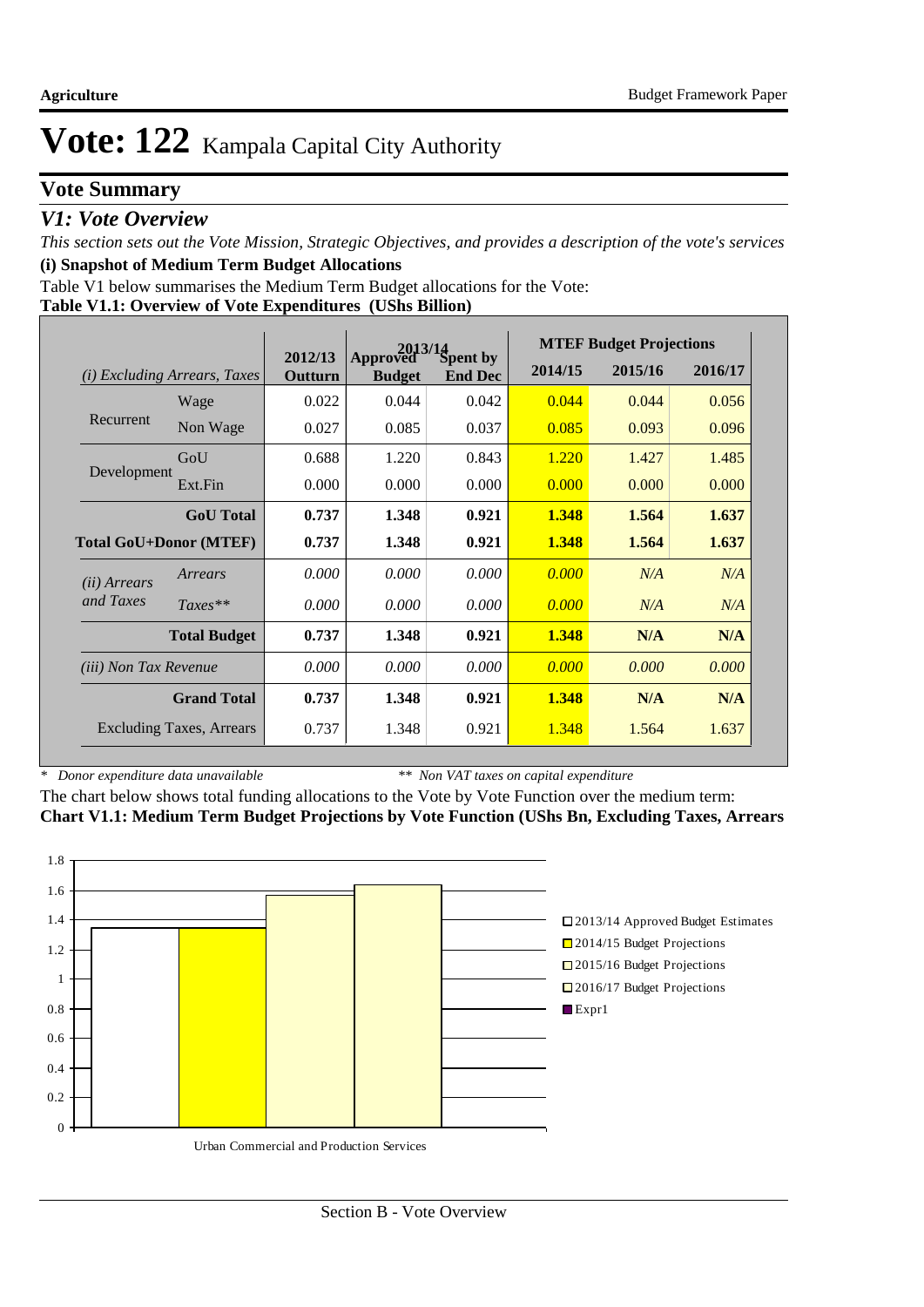### **Vote Summary**

### **(ii) Vote Mission Statement**

The Vote's Mission Statement is:

 *Vision: To be a,Vibrant,Attractive and sustainable city. Mission: To Deliver qualit services to the city.* 

 *KCCA* 

*Mandate:* 

 *To Administer the Mobilization of Local Revenue and provide Public Services in the City. To promote and control Physical Development in the City To promote Socio-economic Development in the City Directorate* 

*Mandate:* 

 *To empower communities to harness their potential through information, dissemination, skills development, advocacy, labour productivity and cultural growth.*

### **(iii) Vote Outputs which Contribute to Priority Sector Outcomes**

The table below sets out the vote functions and outputs delivered by the vote which the sector considers as contributing most to priority sector outcomes.

### **Table V1.2: Sector Outcomes, Vote Functions and Key Outputs**

### *V2: Past Vote Performance and Medium Term Plans*

*This section describes past and future vote performance, in terms of key vote outputs and plans to address sector policy implementation issues.* 

### **(i) Past and Future Planned Vote Outputs**

*2012/13 Performance*

712 farmers [Lubaga(98), Makindye(243), Kawempe (120), Nakawa (175), Central(76)]

 were provided with inputs and knowledge in the following areas; Poultry, Piggery, Dairy, Mushroom Growing, Backyard Gardening, Value Addition, Goat Rearing, feed mill, Fisheries and Apiary. A breeding centre for pigs has been established in Kyanja and currently has 66 well-bred piglets to be

distributed to farmers. The concept and building designs were completed. Plans for purchase of additional land in Kyanja to improve access to the Centre are in advanced stages.

Markets and Agricultural Trade Improvement Project (MATIP 1)

Construction of Wandegeya Market is on course and the facility is expected to be ready by 30th October 2013.

The redevelopment of Busega Market is behind schedule. This is because the draft plans submitted by the design consultants were worth US\$ 21 million which was way above the allocated budget of US\$ 4 million. The consultant was requested to prepare new plans that are in line with the approved budget for the project.

USAFI Market established in collaboration with a private investor. It currently has 3,070 workspaces all booked. The second phase will have an additional 2,970 stalls.

In line with the Job Stimulus Package objectives of increasing workspaces for the youth and small scale manufacturers, KCCA spent UGX 1.86Bn on the purchase of two acres of land for Ggaba Market.

### *Preliminary 2013/14 Performance*

Construction of the permanent pig sty (housing) with its perimeter fence wall are about 90% completion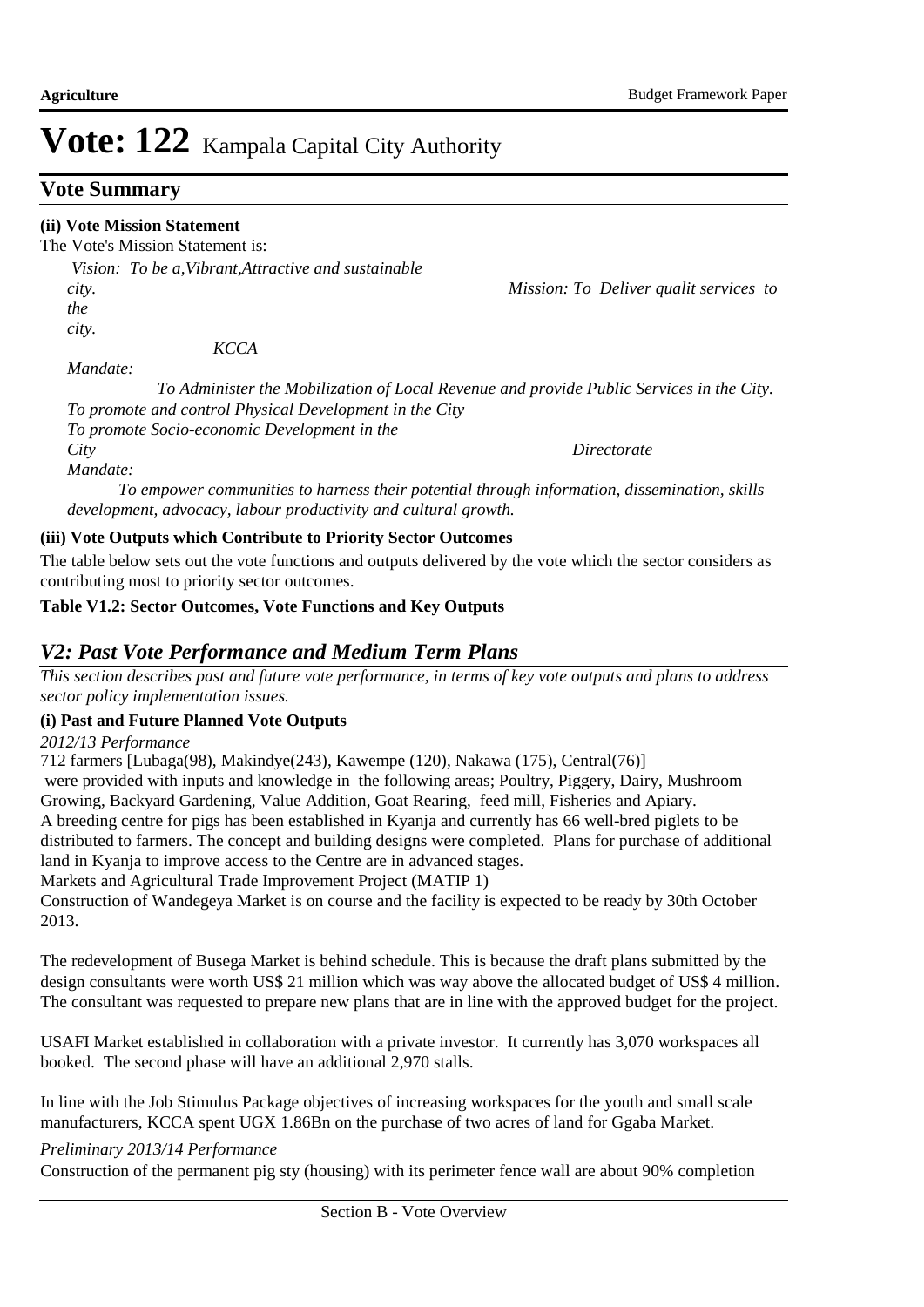# **Vote Summary**

stage.

12 Breeding (Adult pigs) were delivered to the unit from Kenya bring the total number of adult animals to 25. This number comprises of 20 Sow (Female) and 5 Boar (male).

164 piglets have been produced to date of which 50 were distributed to farmers in Makindye under the NAADS program

Markets Improvement and Construction

• Construction of Wandeya Market is completed and inaugurated is expected in October 2013.

• Design and Bills of Quantities of Busega are still being developed by the consultant and it is hoped that they will be ready by end of the second Quarter

• Architectural designs for Ntinda market have been approved. The process of acquisition of market land by KCCA has been delayed due wrangles. Case is still in court

• Search for suitable land to construct Kasubi market in progress. Proposals for funding development of the Ggaba, Kitintale and Bukoto markets are being developed

Commercial Services

• 86 Groups were sensitized to form and register cooperatives

• I9 SACCOS were inspected

•  $\Box$  Cooperatives were inspected

•46 Interim audits for cooperatives were carried out while 1Interim audits of SACCOs was done

- I5 Cooperatives were fully audited
- 19 AGMs supervised by KCCA commercial officers

• UGX 951,482,317Funds were mobilized through share capital contributions while UGX 548,314,989 Loans was borrowed by SACCOs/Cooperatives

NAADS beneficiaries were as follows 207 females and 138 males in the city, with 60 in Central out of whom 28 were female; 108 in Kawempe out of whom 70 were female; 13 in Makindye out of whom 12 were female; 100 in Nakawa out of whom 52 were female and 65 in Lubaga out of whom 45 were female.

### **Table V2.1: Past and 201/12 Key Vote Outputs\***

| <i>Vote, Vote Function</i><br><b>Key Output</b>                              | <b>Approved Budget and</b><br><b>Planned outputs</b>          |       | 2013/14<br><b>Spending and Outputs</b><br><b>Achieved by End Dec</b> |                                                                                          | 2014/15<br><b>Proposed Budget and</b><br><b>Planned Outputs</b>                              |       |  |
|------------------------------------------------------------------------------|---------------------------------------------------------------|-------|----------------------------------------------------------------------|------------------------------------------------------------------------------------------|----------------------------------------------------------------------------------------------|-------|--|
| <b>Vote: 122 Kampala Capital City Authority</b>                              |                                                               |       |                                                                      |                                                                                          |                                                                                              |       |  |
| <b>Vote Function: 0105 Urban Commercial and Production Services</b>          |                                                               |       |                                                                      |                                                                                          |                                                                                              |       |  |
| Output: 010503                                                               | <b>Market Access for Urban Agriculture</b>                    |       |                                                                      |                                                                                          |                                                                                              |       |  |
| Description of Outputs:                                                      | Farmers supported will lead to<br>increased agriculture yield |       | given better breeds of pigs.                                         | - 345 farmers were provided<br>with inputs under the NAADS<br>programme. 50 farmers were | - Farmers supported will lead to<br>increased household income and<br>improved food security |       |  |
| Performance Indicators:                                                      |                                                               |       |                                                                      |                                                                                          |                                                                                              |       |  |
| Number of small scale urban 800<br>farmers introduced to new<br>technologies |                                                               |       | 50                                                                   |                                                                                          | 800                                                                                          |       |  |
| Number of farmers supported 800<br>with inputs and knowledge                 |                                                               |       | 345                                                                  |                                                                                          | 800                                                                                          |       |  |
| Output Cost: UShs Bn:                                                        |                                                               | 1.348 | $UShs Bn$ :                                                          | 0.374                                                                                    | <b>UShs Bn:</b>                                                                              | 1.348 |  |
| <b>Vote Function Cost</b>                                                    | <b>UShs Bn:</b>                                               |       | 1.348 UShs Bn:                                                       |                                                                                          | 0.921 <i>UShs Bn:</i>                                                                        | 1.348 |  |
| <b>Cost of Vote Services:</b>                                                | UShs $Bn$ :                                                   |       | $1.348$ UShs Bn:                                                     |                                                                                          | $0.921$ UShs Bn:                                                                             | 1.348 |  |

*\* Excluding Taxes and Arrears*

*2014/15 Planned Outputs*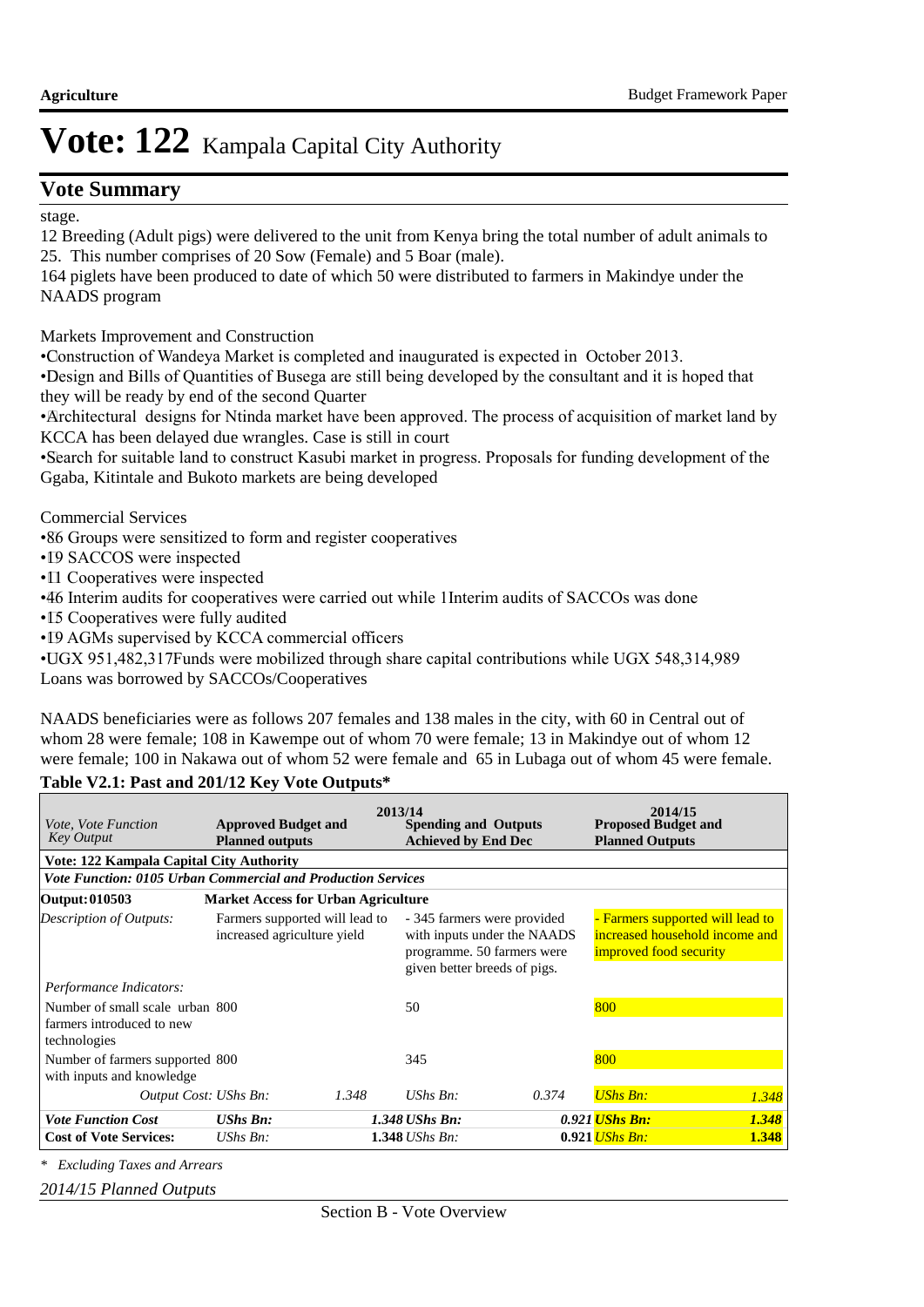### **Vote Summary**

800 farmers provided with inputs for urban agriculture under the NAADS programme.

Gazetting Ggaba as fish export centres

Sensitization of public on 5 Urban farming ordinances

Enhanced food security and farmers, improved management of production units.

### **Table V2.2: Past and Medum Term Key Vote Output Indicators\***

|                                                                          |                           | 2013/14          |                              |                | <b>MTEF Projections</b> |         |  |  |
|--------------------------------------------------------------------------|---------------------------|------------------|------------------------------|----------------|-------------------------|---------|--|--|
| Vote Function Key Output<br>Indicators and Costs:                        | 2012/13<br><b>Outturn</b> | Approved<br>Plan | Outturn by<br><b>End Dec</b> | 2014/15        | 2015/16                 | 2016/17 |  |  |
| Vote: 122 Kampala Capital City Authority                                 |                           |                  |                              |                |                         |         |  |  |
| <b>Vote Function:0105 Urban Commercial and Production Services</b>       |                           |                  |                              |                |                         |         |  |  |
| Number of Cooperatives mentored<br>and trained                           |                           | $\theta$         | 26                           | $\overline{0}$ |                         |         |  |  |
| Number of SACCOs mentored and<br>trained                                 |                           | 50               | 20 <sup>1</sup>              | $\overline{0}$ |                         |         |  |  |
| Number of small scale business<br>enterprises mentored and trained       |                           | 200              | 469                          | $\overline{0}$ |                         |         |  |  |
| Number of farmers supported with<br>inputs and knowledge                 |                           | 800              | 345                          | 800            |                         |         |  |  |
| Number of small scale urban<br>farmers introduced to new<br>technologies |                           | 800              | 50                           | 800            |                         |         |  |  |
| Status of construction of urban<br>markets                               |                           | 100              | 100                          | 10             | 30                      | 50      |  |  |
| Status of rehabilitation urban markets                                   |                           | $\theta$         | $\theta$                     | $\Omega$       |                         |         |  |  |
| <b>Vote Function Cost (UShs bn)</b>                                      | 0.737                     | 1.348            | 0.921                        | 1.348          | 1.564                   | 1.637   |  |  |
| <b>Cost of Vote Services (UShs Bn)</b>                                   | 0.737                     | 1.348            | 0.921                        | 1.348          | 1.564                   | 1.637   |  |  |

#### *Medium Term Plans*

Technology and skills transferred to beneficiary communities;

Popularized market gardening ,and Increased household incomes

Technology and skills transferred to beneficiary communities;

Employment created for participating individuals especially women, Enterprise ship skills and Sustainable management of fisheries developed,

Increased household incomes,

Enhanced food security,

Technology transferred to farmers and improved management of production units

### **(ii) Efficiency of Vote Budget Allocations**

Sensitisation of public on the KCCA farming ordinances

#### **Table V2.3: Allocations to Key Sector and Service Delivery Outputs over the Medium Term**

|                                 | $(i)$ Allocation (Shs Bn) |                                 |               |               | $(ii)$ % Vote Budget |  |                                         |  |
|---------------------------------|---------------------------|---------------------------------|---------------|---------------|----------------------|--|-----------------------------------------|--|
| <b>Billion Uganda Shillings</b> |                           | 2013/14 2014/15 2015/16 2016/17 |               |               |                      |  | 2013/14 2014/15 2015/16 2016/17         |  |
| <b>Key Sector</b>               |                           |                                 | $1.6^{\circ}$ | 1.6           |                      |  | $100.0\%$ $100.0\%$ $100.0\%$ $100.0\%$ |  |
| Service Delivery                |                           |                                 | 1.6           | $1.6^{\circ}$ |                      |  | $100.0\%$ $100.0\%$ $100.0\%$ $100.0\%$ |  |

```
N\A
```
#### **Table V2.4: Key Unit Costs of Services Provided and Services Funded (Shs '000)**

### **(iii) Vote Investment Plans**

N\A

### **Table V2.5: Allocations to Capital Investment over the Medium Term**

*(i) Allocation (Shs Bn) (ii) % Vote Budget*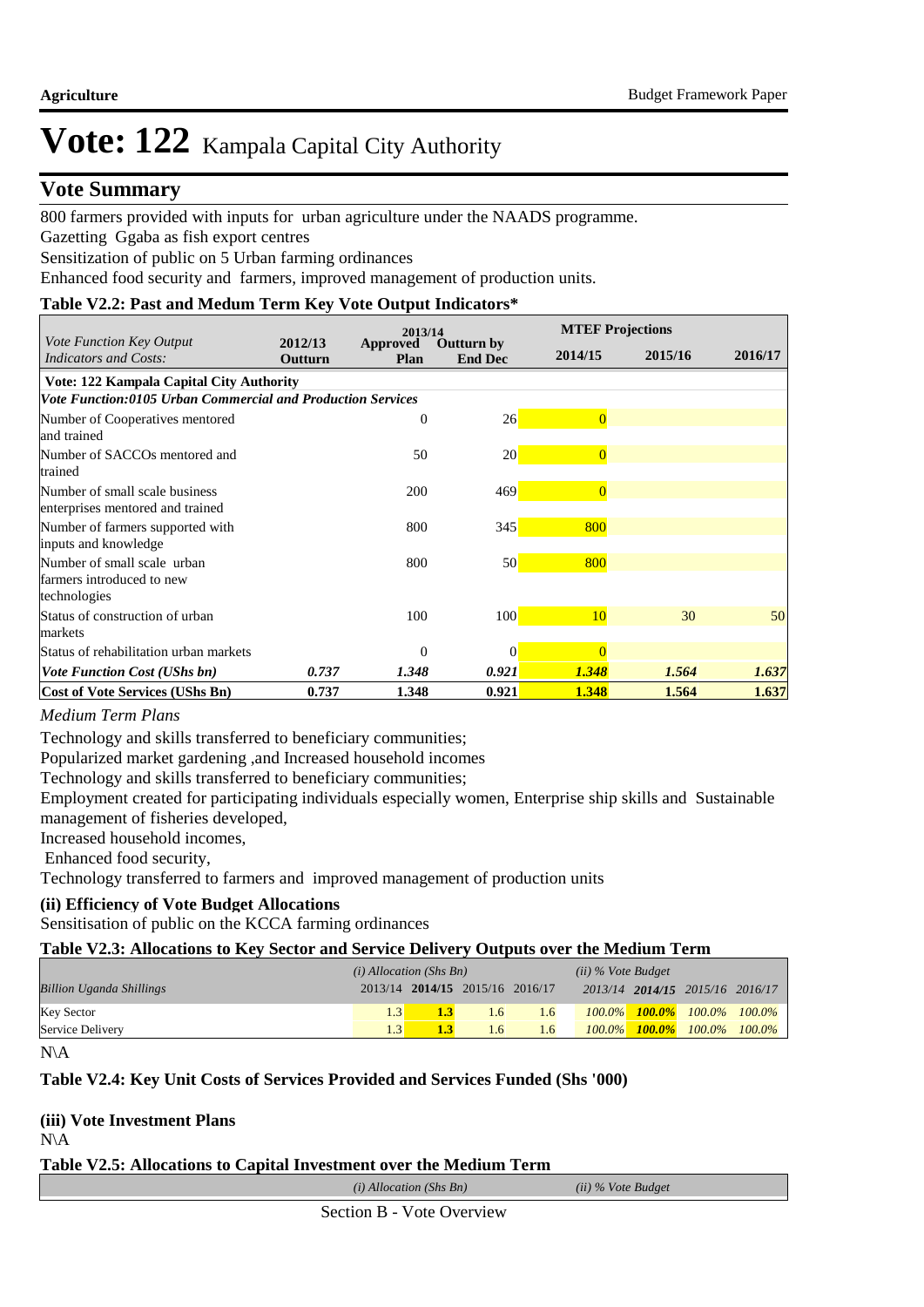# **Vote Summary**

| <b>Billion Uganda Shillings</b>           |     |     | 2013/14 2014/15 2015/16 2016/17 |                  |           |         | 2013/14 2014/15 2015/16 2016/17 |                                         |
|-------------------------------------------|-----|-----|---------------------------------|------------------|-----------|---------|---------------------------------|-----------------------------------------|
| Consumption Expendture (Outputs Provided) |     |     | 1.6                             | 1.6              |           |         |                                 | $100.0\%$ $100.0\%$ $100.0\%$ $100.0\%$ |
| Investment (Capital Purchases)            | 0.0 | 0.0 | 0.0                             |                  | $0.0\%$   | $0.0\%$ | $0.0\%$                         |                                         |
| <b>Grand Total</b>                        |     |     | 1.6                             | $1.6\phantom{0}$ | $100.0\%$ |         | 100.0% 100.0% 100.0%            |                                         |

Works will continue on development of Kyanja Youth centre piggery project to provide knowledge of farming.

### **Table V2.6: Major Capital Investments**

**(iv) Vote Actions to improve Priority Sector Outomes**

N\A

### **Table V2.7: Priority Vote Actions to Improve Sector Performance**

# *V3 Proposed Budget Allocations for 2014/15 and the Medium Term*

*This section sets out the proposed vote budget allocations for 2014/15 and the medium term, including major areas of expenditures and any notable changes in allocations.* 

### **Table V3.1: Past Outturns and Medium Term Projections by Vote Function\***

|                                               |                           |                        | 2013/14                            | <b>MTEF Budget Projections</b> |         |         |
|-----------------------------------------------|---------------------------|------------------------|------------------------------------|--------------------------------|---------|---------|
|                                               | 2012/13<br><b>Outturn</b> | Appr.<br><b>Budget</b> | <b>Spent by</b><br><b>End Sept</b> | 2014/15                        | 2015/16 | 2016/17 |
| Vote: 122 Kampala Capital City Authority      |                           |                        |                                    |                                |         |         |
| 0105 Urban Commercial and Production Services | 0.737                     | 1.348                  | 0.374                              | 1.348                          | 1.564   | 1.637   |
| <b>Total for Vote:</b>                        | 0.737                     | 1.348                  | 0.374                              | 1.348                          | 1.564   | 1.637   |

#### **(i) The Total Budget over the Medium Term**

In the medium term 2014\15 to 2016/17 the production sector is projected to spend UGX. 1.22, 1.42 and 1.62 respectively. UGX. 0.09Bn inj each of the years will recurrent spending for promoting agriculture, while the rest will be on the NAADS programme to provide inputs and knowledge on modern farming.

# **(ii) The major expenditure allocations in the Vote for 2014/15**

N\A

**(iii) The major planned changes in resource allocations within the Vote for 2014/15**

No major changes in the resource allocation

# **Table V3.2: Key Changes in Vote Resource Allocation**

# *V4: Vote Challenges for 2014/15 and the Medium Term*

Limited funding and *This section sets out the major challenges the vote faces in 2014/15 and the medium term which the vote has been unable to address in its spending plans.*

# **Table V4.1: Additional Output Funding Requests**

# *V5: Vote Cross-Cutting Policy and Other Budgetary Issues*

*This section discusses how the vote's plans will address and respond to the cross-cutting policy, issues of gender and equity; HIV/AIDS; and the Environment, and other budgetary issues such as Arrears and NTR..* 

### **(i) Cross-cutting Policy Issues**

*(i) Gender and Equity*